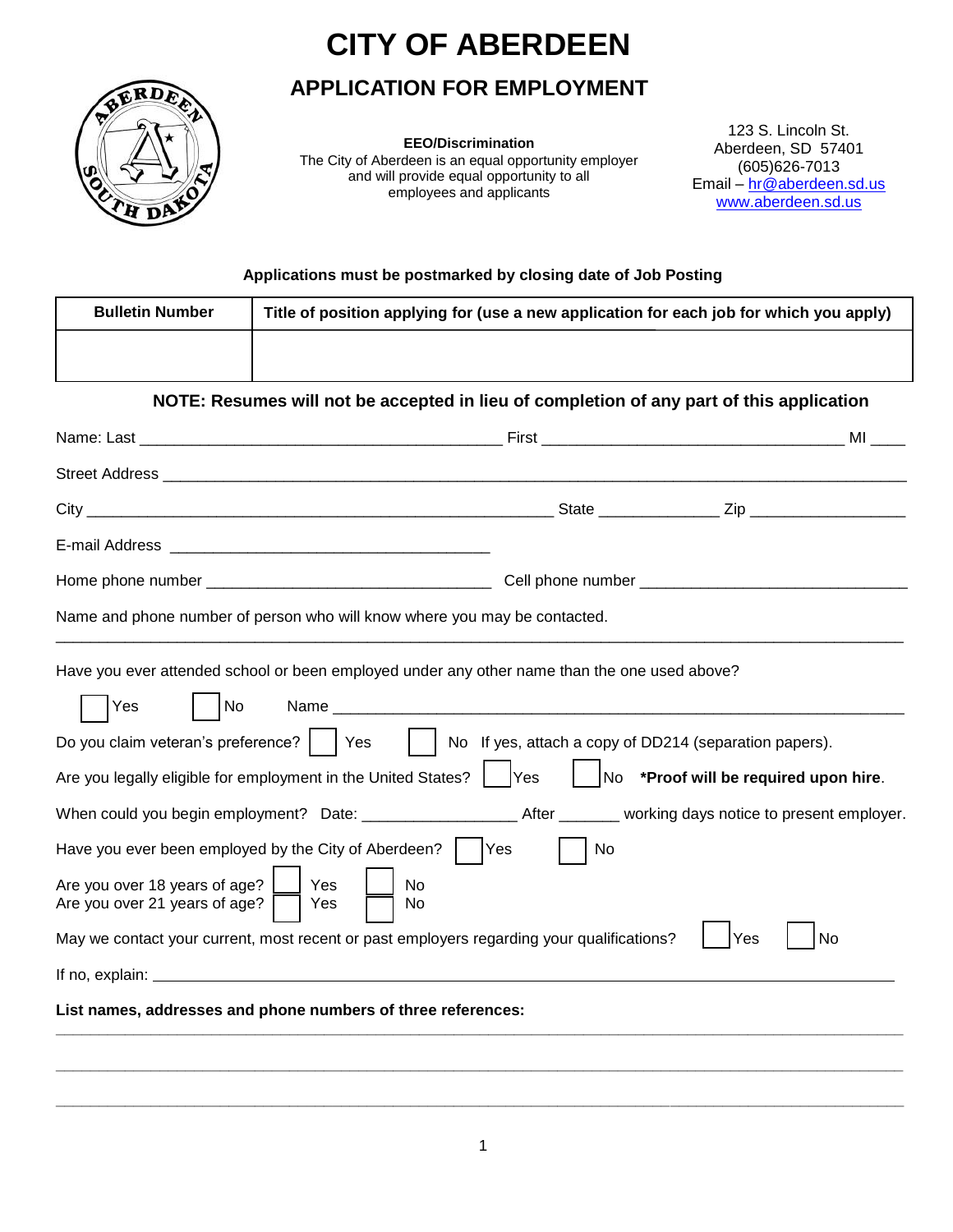**Be as thorough as possible in describing your education and work experience. Vague or incomplete answers will not be interpreted in your favor. If you need more space, attach additional sheets or use the blank area on the back page.**

|                                                                                                                        |              | <b>EDUCATION AND TRAINING</b> |             |                                                                                                                                                                                                                                                                                                                                                                                                                                                                                                                      |  |
|------------------------------------------------------------------------------------------------------------------------|--------------|-------------------------------|-------------|----------------------------------------------------------------------------------------------------------------------------------------------------------------------------------------------------------------------------------------------------------------------------------------------------------------------------------------------------------------------------------------------------------------------------------------------------------------------------------------------------------------------|--|
| Do you possess a high school diploma or GED?                                                                           |              | Yes                           | <b>No</b>   |                                                                                                                                                                                                                                                                                                                                                                                                                                                                                                                      |  |
| military training, etc,                                                                                                |              |                               |             | List formal education beginning with the most recent. Include college, vocational or business school, apprenticeships,                                                                                                                                                                                                                                                                                                                                                                                               |  |
|                                                                                                                        |              |                               |             |                                                                                                                                                                                                                                                                                                                                                                                                                                                                                                                      |  |
|                                                                                                                        |              |                               |             |                                                                                                                                                                                                                                                                                                                                                                                                                                                                                                                      |  |
| Did you graduate? $\vert$ $\vert$ Yes                                                                                  |              |                               |             | No Type of degree                                                                                                                                                                                                                                                                                                                                                                                                                                                                                                    |  |
|                                                                                                                        |              |                               |             | Name and Address of Post-Secondary School and the control of the control of the control of the control of the control of the control of the control of the control of the control of the control of the control of the control                                                                                                                                                                                                                                                                                       |  |
|                                                                                                                        |              |                               |             |                                                                                                                                                                                                                                                                                                                                                                                                                                                                                                                      |  |
| Did you graduate? $ $ $ $ Yes                                                                                          |              |                               |             |                                                                                                                                                                                                                                                                                                                                                                                                                                                                                                                      |  |
| information is subject to verification.<br><b>Offense</b>                                                              | <b>Place</b> |                               | <b>Date</b> | List below any violations for which you were convicted in a court of law. Convictions will not necessarily disqualify you<br>from employment with the City of Aberdeen. The decision will be based on a number of factors such as the duties<br>of the job for which you are being considered, the seriousness of the offense of which you were convicted, your<br>age at the time of the offense, rehabilitation efforts, the recency of the offense, etc. Please be complete. All<br><b>Disposition (Sentence)</b> |  |
| Do you possess a valid driver's license?<br>Do you possess a commercial driver's License?                              |              | Yes<br>Yes                    | No<br> No   |                                                                                                                                                                                                                                                                                                                                                                                                                                                                                                                      |  |
|                                                                                                                        |              |                               |             |                                                                                                                                                                                                                                                                                                                                                                                                                                                                                                                      |  |
|                                                                                                                        |              |                               |             |                                                                                                                                                                                                                                                                                                                                                                                                                                                                                                                      |  |
| List office equipment you can operate. <b>Example 2008</b> 2009 2012 2022 2023 2024 2022 2023 2024 2022 2023 2024 2022 |              |                               |             |                                                                                                                                                                                                                                                                                                                                                                                                                                                                                                                      |  |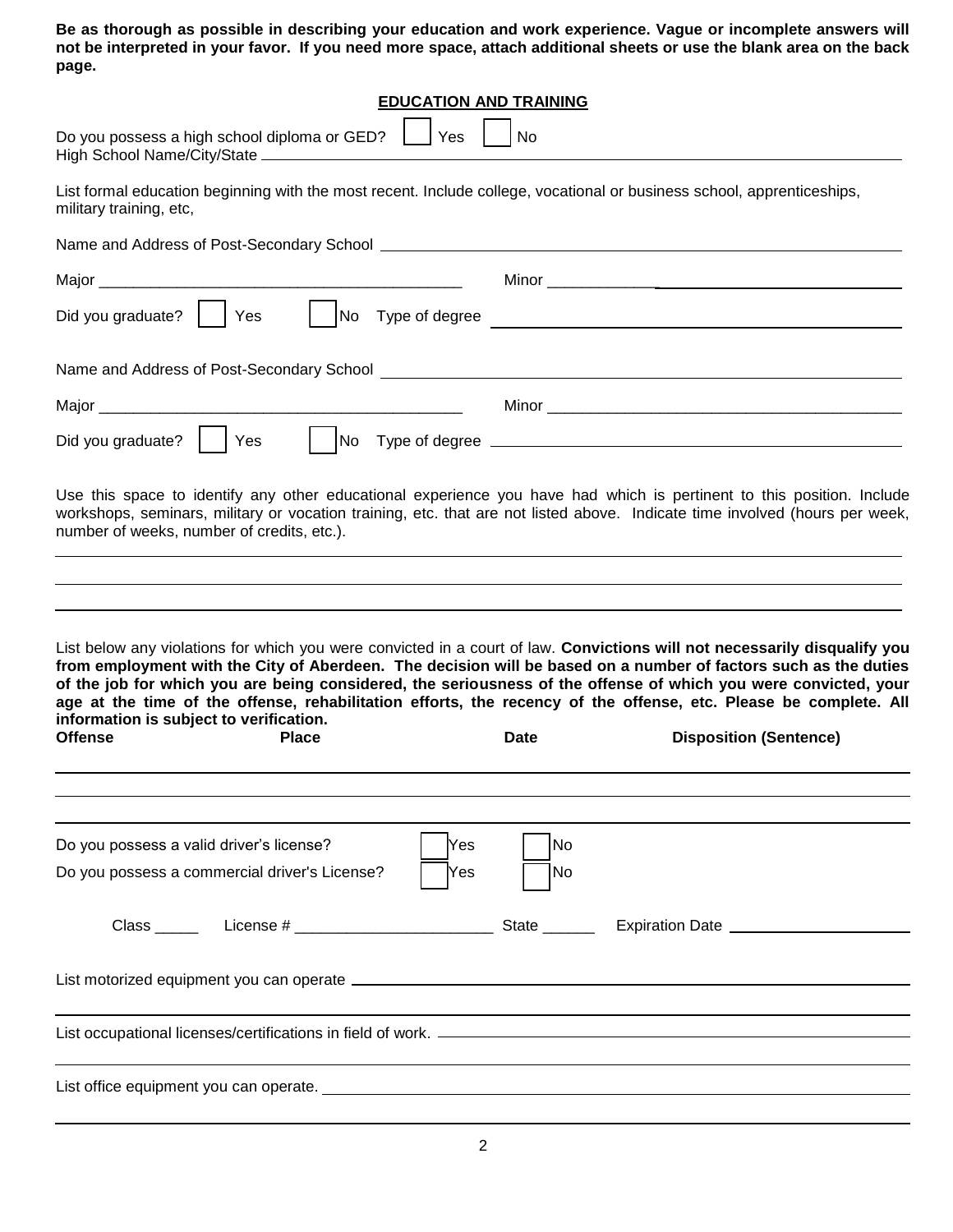## **WORK HISTORY**

| Begin with your current or most recent position and work backward. List each promotion as a separate job. Include paid<br>and verifiable non-paid experience, including military service. Be as accurate and complete as possible, especially in<br>describing the duties of each position. If you need more space attach additional sheets using the same format. |  |  |  |  |
|--------------------------------------------------------------------------------------------------------------------------------------------------------------------------------------------------------------------------------------------------------------------------------------------------------------------------------------------------------------------|--|--|--|--|
| Current or most recent position: If you need more space, attach additional sheets.                                                                                                                                                                                                                                                                                 |  |  |  |  |
|                                                                                                                                                                                                                                                                                                                                                                    |  |  |  |  |
|                                                                                                                                                                                                                                                                                                                                                                    |  |  |  |  |
|                                                                                                                                                                                                                                                                                                                                                                    |  |  |  |  |
|                                                                                                                                                                                                                                                                                                                                                                    |  |  |  |  |
| Supervisor's name and title <b>with the control of the control of the control of the control of the control of the control of the control of the control of the control of the control of the control of the control of the cont</b>                                                                                                                               |  |  |  |  |
|                                                                                                                                                                                                                                                                                                                                                                    |  |  |  |  |
|                                                                                                                                                                                                                                                                                                                                                                    |  |  |  |  |
|                                                                                                                                                                                                                                                                                                                                                                    |  |  |  |  |
| <b>Next previous position:</b>                                                                                                                                                                                                                                                                                                                                     |  |  |  |  |
|                                                                                                                                                                                                                                                                                                                                                                    |  |  |  |  |
|                                                                                                                                                                                                                                                                                                                                                                    |  |  |  |  |
|                                                                                                                                                                                                                                                                                                                                                                    |  |  |  |  |
|                                                                                                                                                                                                                                                                                                                                                                    |  |  |  |  |
|                                                                                                                                                                                                                                                                                                                                                                    |  |  |  |  |
|                                                                                                                                                                                                                                                                                                                                                                    |  |  |  |  |
|                                                                                                                                                                                                                                                                                                                                                                    |  |  |  |  |
|                                                                                                                                                                                                                                                                                                                                                                    |  |  |  |  |
| <b>Next previous position:</b>                                                                                                                                                                                                                                                                                                                                     |  |  |  |  |
|                                                                                                                                                                                                                                                                                                                                                                    |  |  |  |  |
|                                                                                                                                                                                                                                                                                                                                                                    |  |  |  |  |
|                                                                                                                                                                                                                                                                                                                                                                    |  |  |  |  |
|                                                                                                                                                                                                                                                                                                                                                                    |  |  |  |  |
|                                                                                                                                                                                                                                                                                                                                                                    |  |  |  |  |
| Number of employees you supervised _________________ Average hours worked per week _________________                                                                                                                                                                                                                                                               |  |  |  |  |
| Reason for leaving <u>example and the contract of the contract of the contract of the contract of the contract of</u>                                                                                                                                                                                                                                              |  |  |  |  |
|                                                                                                                                                                                                                                                                                                                                                                    |  |  |  |  |
|                                                                                                                                                                                                                                                                                                                                                                    |  |  |  |  |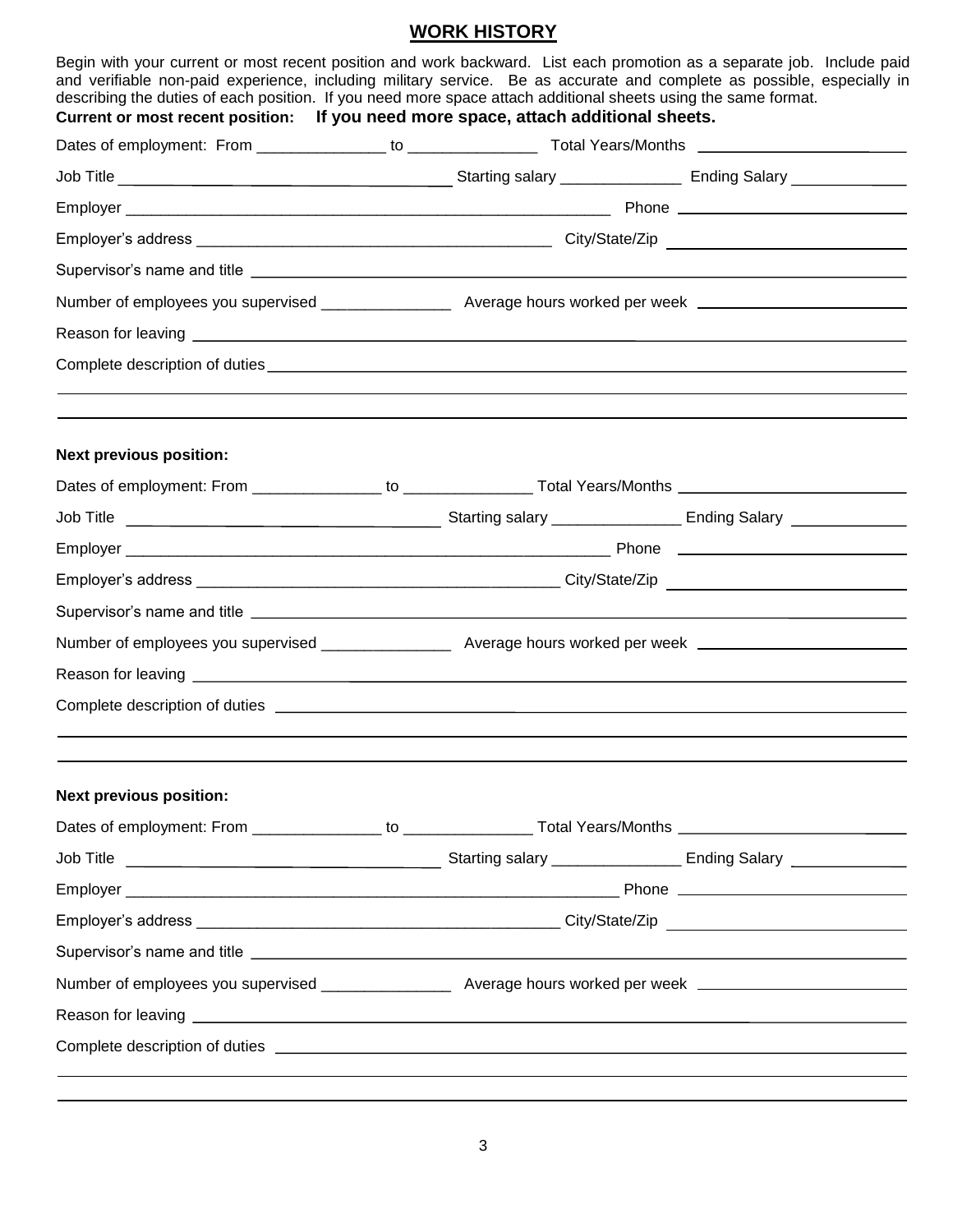### **WORK HISTORY**

| Current or most recent position: If you need more space, attach additional sheets.                                                                                                                                                   |  |  |  |  |
|--------------------------------------------------------------------------------------------------------------------------------------------------------------------------------------------------------------------------------------|--|--|--|--|
|                                                                                                                                                                                                                                      |  |  |  |  |
|                                                                                                                                                                                                                                      |  |  |  |  |
|                                                                                                                                                                                                                                      |  |  |  |  |
|                                                                                                                                                                                                                                      |  |  |  |  |
|                                                                                                                                                                                                                                      |  |  |  |  |
|                                                                                                                                                                                                                                      |  |  |  |  |
| Reason for leaving <b>example and the contract of the contract of the contract of the contract of the contract of the contract of the contract of the contract of the contract of the contract of the contract of the contract o</b> |  |  |  |  |
|                                                                                                                                                                                                                                      |  |  |  |  |
| <b>Next previous position:</b>                                                                                                                                                                                                       |  |  |  |  |
|                                                                                                                                                                                                                                      |  |  |  |  |
|                                                                                                                                                                                                                                      |  |  |  |  |
|                                                                                                                                                                                                                                      |  |  |  |  |
|                                                                                                                                                                                                                                      |  |  |  |  |
|                                                                                                                                                                                                                                      |  |  |  |  |
|                                                                                                                                                                                                                                      |  |  |  |  |
|                                                                                                                                                                                                                                      |  |  |  |  |
|                                                                                                                                                                                                                                      |  |  |  |  |
| <b>Next previous position:</b>                                                                                                                                                                                                       |  |  |  |  |
|                                                                                                                                                                                                                                      |  |  |  |  |
|                                                                                                                                                                                                                                      |  |  |  |  |
|                                                                                                                                                                                                                                      |  |  |  |  |
|                                                                                                                                                                                                                                      |  |  |  |  |
|                                                                                                                                                                                                                                      |  |  |  |  |
| Number of employees you supervised __________________ Average hours worked per week ______________________                                                                                                                           |  |  |  |  |
| Reason for leaving <u>entitled and the control of the control of the control of the control of the control of the control of the control of the control of the control of the control of the control of the control of the contr</u> |  |  |  |  |
| Complete description of duties experience of the service of the service of the service of the service of the service of the service of the service of the service of the service of the service of the service of the service        |  |  |  |  |